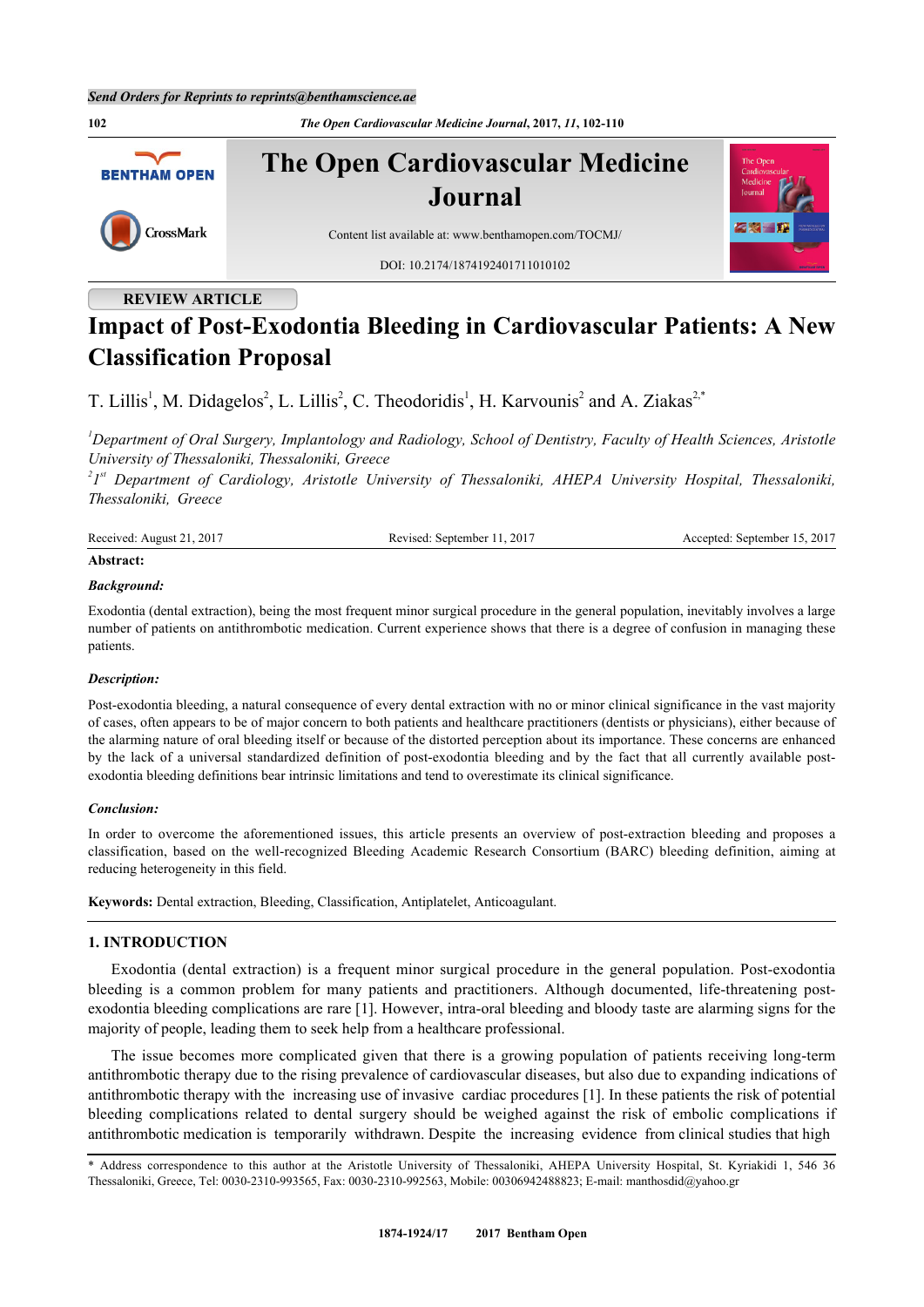morbidity bleeding complications are uncommon when patients on antithrombotics undergo dental surgery, surveys have shown that dentists and physicians usually overestimate the risk of postoperative bleeding and thus prefer to interrupt antithrombotic medication perioperatively [\[2](#page-6-1) - [6\]](#page-6-2).

The primary aim of the present analysis is the comprehensive review of bleeding complications related to exodontia, in order to provide a useful aid for dental and medical practitioners in clinical decision making. The secondary aim is the proposal of a classification for bleeding complications related to exodontia in order to help researchers correctly classify bleeding events when conducting antithrombotic clinical trials.

# **2. POST-EXODONTIA BLEEDING OVERVIEW**

The time course of post-exodontia bleeding begins with the immediate post-extraction bleeding which can be defined as the primary haemorrhage coming from the freshly damaged capillaries of the socket (gingivae, periodontal ligament and bony walls) immediately after tooth removal. Brennan *et al.* have shown that immediate post-extraction bleeding in healthy subjects subsides within a maximum of 15 min after tooth extraction [[7\]](#page-6-3). After subsidence of this relatively intense immediate post-extraction bleeding, the wound may continue to release small amounts of blood for up to 12 h [\[8](#page-6-4)]. These small amounts of blood are mixed with a larger amount of saliva (mere blood-tinged saliva) and can make the situation look a lot more dramatic to the uninformed patient than it really is. Such mild oozing sounds reasonable, considering that post-extraction socket is an open intraoral wound left to heal by secondary intention, being vulnerable to mechanical or thermal disturbance during mastication of food. Moreover, it has been claimed that the fibrinolytic activity of the saliva may also contribute to persistent oozing of intraoral wounds [[9](#page-6-5)]. This situation should be considered as a physiological phenomenon and it should not be mistaken as recurrent haemorrhage.

<span id="page-1-0"></span>Clinically overt sign of recurrent haemorrhage should be considered as the presence of aggressive oozing haemorrhage that continuously fills the oral cavity or the formation of "liver clot" or "currant jelly clot", which is a dark red, jelly-like mass that forms over the tooth socket without actually stopping the bleeding Fig. (**[1](#page-1-0)**). This blood clot mass tends to increase gradually in size as the socket continues to ooze blood underneath it. If the "liver clot" is ruptured, the socket restarts aggressively oozing blood until a new one is formed, and so on. Repetition of this situation and ingestion of large amounts of blood or clots may cause nausea and vomiting.



Fig. (1). Liver clot" covering a post-extraction socket.

Immediate post-extraction bleeding and consequential oozing may be prolonged by both local and systemic factors. Local factors include wound site extent (damage caused by elevators and forceps or number of extracted teeth) and presence of inflammation (gingival or periodontal disease). Systemic factors include coagulation disorders or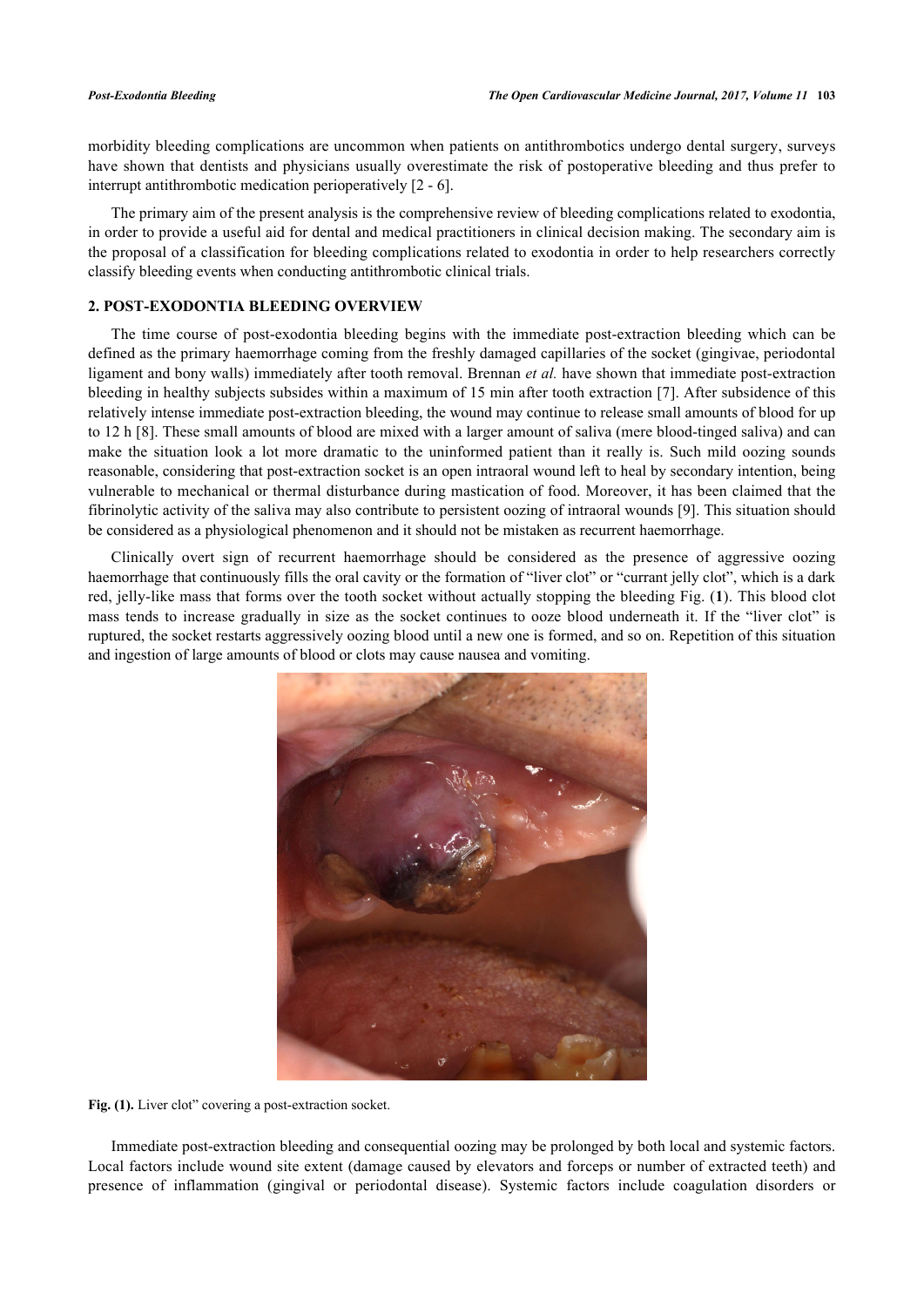anticoagulant medication.

A critical question about immediate post-extraction bleeding and consequential oozing is the total amount of blood that could be lost. According to the American College of Surgeons Advanced Trauma Life Support (ATLS) classification, a blood loss <750 ml (15% of total blood volume) is unlikely to cause any significant haemodynamic compromise [\[10](#page-6-6)]. Although quantifying blood loss in oral surgery remains a rigorous goal in everyday clinical practice, studies demonstrated that in patients with normal haemostasis undergoing dental extractions blood loss rarely exceeds 750 ml, even in more complex interventions (*e.g.* multiple extractions with alveoloplasty) [[11](#page-6-7) - [27\]](#page-7-0). Usually, a simple non-surgical extraction of a single tooth does not seem to cause more than 5-10 ml of blood loss. Prolonged surgery time and periodontal inflammation seem to increase blood loss, while use of a local vasoconstrictor reduces blood loss to the half [\[11](#page-6-7), [13](#page-6-8), [17](#page-6-9) - [20](#page-7-1)].

The severity of exodontia haemorrhage has been arbitrarily defined by several authors either by quantitative or qualitative criteria (Table **[1](#page-2-0)**) [[8,](#page-6-4) [28](#page-7-2) - [32](#page-7-3)].

| <b>STUDY</b>                  | POST-EXODONTIA BLEEDING DEFINITION                                                                                                                                                                                                                                                                               |  |  |  |
|-------------------------------|------------------------------------------------------------------------------------------------------------------------------------------------------------------------------------------------------------------------------------------------------------------------------------------------------------------|--|--|--|
| Ardekian et al. > 2000        | Mild: Blood loss <20 ml<br>Moderate: Blood loss 20-50 ml<br>Severe: Blood loss >50 ml                                                                                                                                                                                                                            |  |  |  |
| Madan et al. $>$ 2005         | Severe: Blood loss >30 ml                                                                                                                                                                                                                                                                                        |  |  |  |
| Vicente-Barrero et al. > 2002 | Mild: Bleeding time $\leq$ 5 min<br>Moderate: Bleeding time $\geq$ 5 min<br>Severe: requiring transfusion                                                                                                                                                                                                        |  |  |  |
| Krishnan et al.> 2008         | Severe: Bleeding 30 min after pressure pack applied                                                                                                                                                                                                                                                              |  |  |  |
| Morimoto et al. $>$ 2008      | Severe: Bleeding 30 min after pressure pack applied                                                                                                                                                                                                                                                              |  |  |  |
| Nooh 2009                     | Severe: Bleeding 30 min after pressure pack applied                                                                                                                                                                                                                                                              |  |  |  |
|                               | Cardona-Tortajada <i>et al.</i> > 2009 Severe: Bleeding 10 min after pressure pack applied                                                                                                                                                                                                                       |  |  |  |
| Al-Belasy et al. > 2003       | Mild: Bleeding time $\leq$ 20 min after pressure pack applied<br>Moderate: Bleeding time $\geq$ 20 min after pressure pack applied with additional use of local haemostatic agents<br>Severe: requiring suturing, vitamin K administration or transfusion                                                        |  |  |  |
| Lockhart et al. $>$ 2003      | Clinically significant:<br>1. Continues beyond 12 h;<br>2. Causes the patient to call or return to the dental practitioner or to the accident and emergency department;<br>3. Results in the development of a large haematoma or ecchymosis within the oral soft tissues; or<br>4. Requires a blood transfusion. |  |  |  |

<span id="page-2-0"></span>**Table 1. Some classifications proposed for post-exodontia bleeding severity in patients on antithrombotic medication.**

We have to bear in mind that the 750 ml blood loss mentioned in the ATLS classification refers to an acute setting with overt and rapid bleeding [[10\]](#page-6-6). This leads to hypovolemia and decreased oxygen delivery to the tissues, initiating a cascade of stress responses to preserve adequate blood flow to vital organs [\[33\]](#page-7-4). On the other hand, post-extraction bleeding, as mentioned above, is usually slow and occult with small amounts of blood released from the wound for several hours.

The question remains whether post-exodontia bleeding, although not capable of leading to acute hypovolemia with adrenergic stimulation, could lead to anaemia if continued long-term. Such a type of slow bleeding could, in theory, lead to iron deficiency anaemia (in several weeks or months) and decreased oxygen delivery to the tissues if large amounts of blood are lost. Nevertheless, it is extremely improbable to encounter symptoms of severe anaemia after a simple dental extraction: Post-extraction bleeding is of capillary origin, with slow flow and small amounts of blood, the feeling of blood in the mouth immediately alerts the patient, the bleeding site is usually obvious to both the patient and the doctor and accessible for a timely and appropriate management [[33,](#page-7-4) [34\]](#page-7-5).

Other haemorrhagic complications may include intraoral or facial ecchymoses and haematomas of head and neck spaces. Such complications are associated rather with surgical or laborious dental extractions than with simple nonsurgical uncomplicated extractions and they are more possible to occur in older patients because of their decreased tissue tone and increased fragility of their blood vessels. Ecchymosis is a non-elevated blue or purplish patch formed due to diffuse leakage of blood submucosally or subcutaneously from injured capillaries or sometimes venules. On the other hand, haematoma is a localized blood collection in an organ, space or tissue, usually associated with injury of larger blood vessels, but it can also be formed by injured capillaries in patients with concomitant coagulation disorders or receiving antithrombotic medication. Formation of a head and neck haematoma associated with dental extraction is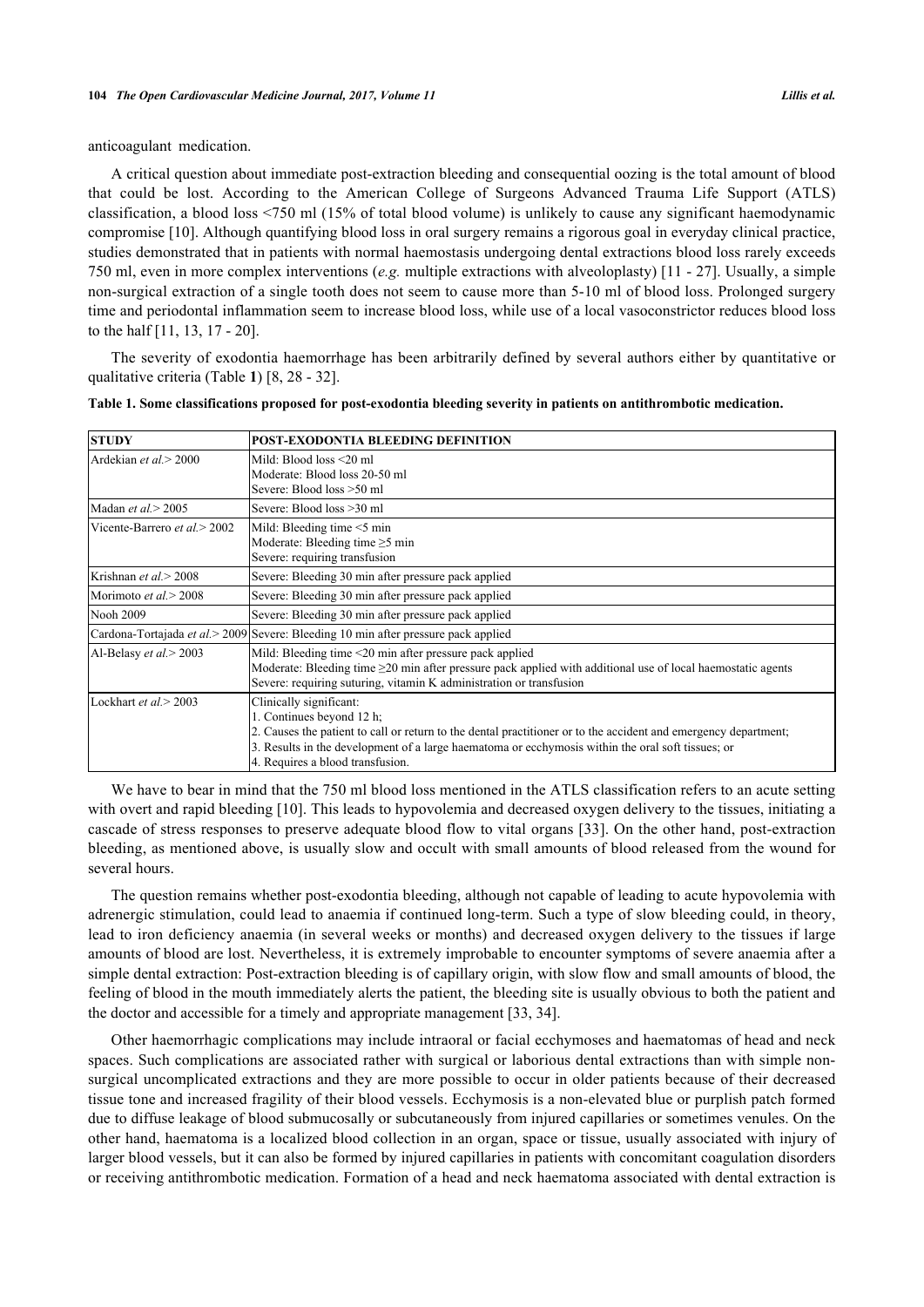rare, but it is a life-threatening complication given the potential for critical airway compromise, especially by haematomas in the sublingual or submandibular spaces.

# **3. MANAGEMENT OF POST EXODONTIA BLEEDING**

A standard dental extraction session in a primary dental care (outpatient) setting consists of administration of local anaesthesia, tooth removal with root elevators and/or dental forceps, wound debridement and bleeding control with pressure pack *i.e*. pressure is applied on to the wound by instructing the patient to bite firmly on a piece of gauze for 30-60 min. The session is completed when adequate bleeding control has been achieved and the patient leaves the dental setting with specific post-operative instructions (hold the gauze in place with firm pressure for 30-60 min, no mouth rinsing, liquid or soft cold diet for the first 24 h, avoid smoking *etc*). It is also very important that all patients should be informed about mild oozing that may be experienced during the first post-operative hours and that this is an anticipated phenomenon for which they have nothing to worry about. Patients should comprehensively be informed about which situations could be considered alarming, such as recurrent aggressive oozing, formation of "liver clot", neck swelling or dyscataposia (difficulty in swallowing) [\[2](#page-6-1) - [4\]](#page-6-10).

A summarized approach to the management of post-exodontia bleeding according to its type, time of onset, complications and severity is provided in (Fig. **[2](#page-3-0)**).

<span id="page-3-0"></span>

|                      | <b>IMMEDIATE</b>                           | <b>LATE</b>                                 |                                                                                                                                                                                      | <b>MANAGEMENT/SETTING</b>                                                                                                                                                                                                                                                                                                                                                                                                                                                                         |                                                                                                                                                                                                                                                                                                                                                                                                                                                                                                                                                                                  |                                                                                                                                                                                                                                                                                                                                                                                                                                                                                   |
|----------------------|--------------------------------------------|---------------------------------------------|--------------------------------------------------------------------------------------------------------------------------------------------------------------------------------------|---------------------------------------------------------------------------------------------------------------------------------------------------------------------------------------------------------------------------------------------------------------------------------------------------------------------------------------------------------------------------------------------------------------------------------------------------------------------------------------------------|----------------------------------------------------------------------------------------------------------------------------------------------------------------------------------------------------------------------------------------------------------------------------------------------------------------------------------------------------------------------------------------------------------------------------------------------------------------------------------------------------------------------------------------------------------------------------------|-----------------------------------------------------------------------------------------------------------------------------------------------------------------------------------------------------------------------------------------------------------------------------------------------------------------------------------------------------------------------------------------------------------------------------------------------------------------------------------|
| <b>NORMAL</b>        | <b>Immediate</b><br>bleeding               | <b>Mild oozing</b><br>(Blood tinged saliva) |                                                                                                                                                                                      | <b>Primary setting</b><br>- Inform patient about immediate post-extraction bleeding, subsequent mild<br>oozing and possible alarming situations (reccurent aggressive oozing, "liver clot",<br>neck swelling, dyscataposia etc.)<br>- Pressure pack 30-60 minutes (bite firmly on a piece of gauge)<br>- If needed apply more local haemostatics measures (suturing, haemostatic<br>agents into the socket etc)<br>- Post-operative instructions (no mouth rising, liquid soft and cold diet etc) |                                                                                                                                                                                                                                                                                                                                                                                                                                                                                                                                                                                  |                                                                                                                                                                                                                                                                                                                                                                                                                                                                                   |
| <b>COMPLICATIONS</b> | <b>Persisting</b><br>immediate<br>bleeding | <b>Recurrent</b><br>aggressive<br>bleeding  | "Liver clot"                                                                                                                                                                         | <b>Facial</b><br>ecchymosis                                                                                                                                                                                                                                                                                                                                                                                                                                                                       | <b>Primary setting</b><br>- Diffuse facial ecchymosis need no<br>special intervention, reassure patient<br>about gradual improvement in 1-2 weeks<br>- Control persisting immediate or<br>recurrent aggressive bleeding with<br>proper local haemostatic agents and<br>suturing if hadn't been used in first<br>attempt<br>- If "liver clot" is present remove clots<br>from socket, apply local haemostatic<br>agents and suture<br>- If above mentioned actions are<br>inadequate to control bleeding refer<br>patient to specialized/secondary care<br>setting for evaluation | <b>Secondary setting</b><br>- Close monitoring of vital<br>signs (blood pressure,<br>pulse)<br>- Evaluation of the<br>haemodynamic status (signs<br>→<br>and symptoms of<br>hypovolemia or<br>$\rightarrow$<br>haemorrhagic anemia)<br>- Fluid replacement<br>- Blood transfusion<br>$\rightarrow$<br>- Administration of vitamin<br>K in patients receiving<br>$\rightarrow$<br>vitamin K antagonists<br>- Specific antibodies for<br>$\rightarrow$<br>novel oral anticoagulants |
|                      | Deep head & neck Hematoma                  |                                             | <b>Secondary setting</b><br>- Immediate transfer to specialized care setting<br>- Airway management<br>- Surgical access<br>- Haematoma decompression<br>- Ligation of feeder vessel |                                                                                                                                                                                                                                                                                                                                                                                                                                                                                                   |                                                                                                                                                                                                                                                                                                                                                                                                                                                                                                                                                                                  |                                                                                                                                                                                                                                                                                                                                                                                                                                                                                   |

**Fig. (2).** Post-extraction bleeding types, complications and management (Green: Minor, Yellow: Clinically Significant, Red: Life-Threatening).

# **4. BLEEDING DEFINITIONS**

Given the frequency of dental extractions in the aged population it is reasonable to assume that a large proportion of patients included in clinical studies will probably need a dental extraction. Thus, the need to develop a unified classification of post-exodontia bleeding is needed, in order to correctly define and rank its severity and determine therapeutic interventions and outcomes in cardiovascular antithrombotic clinical trials.

During the last 50 years, studies in oral surgery classify post-exodontia bleeding arbitrarily, either by means of the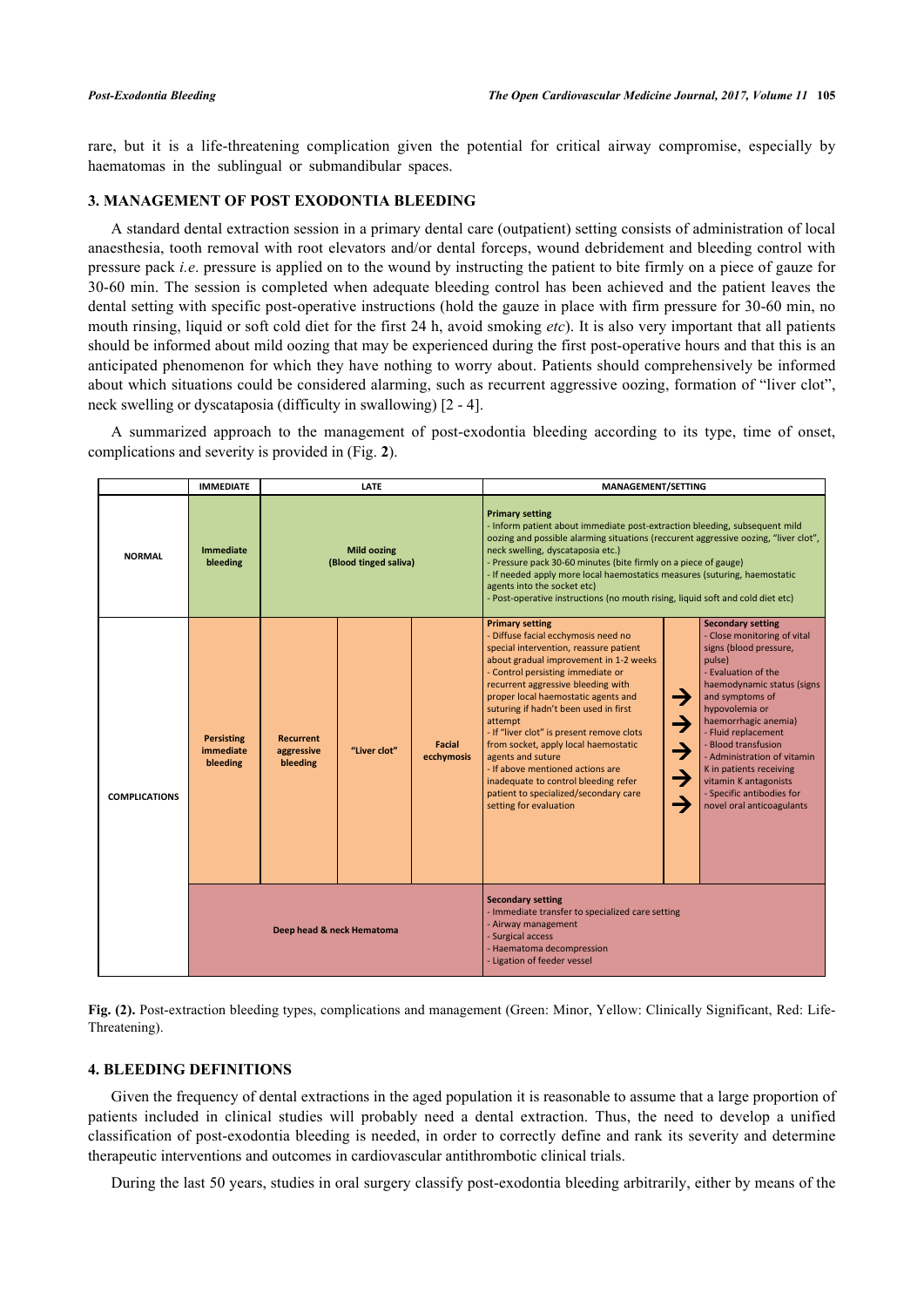amount of blood that is lost during the procedure or by the time needed to stop the bleeding (Table **[1](#page-2-0)**). As easily noted, the majority of these classifications refer to the immediate post-extraction bleeding not taking into account the late bleeding complications that may occur. Additionally, the methods of quantifying blood loss (gravimentric, photometry, plasma radioactivity) are difficult to obtain, ambiguous and with low repeatability, while bleeding time is a somehow subjective point based on the observer's judgment about the event [[8,](#page-6-4) [28](#page-7-2) - [32\]](#page-7-3).

However, the main common problem is that in the majority, the clinical significance of post-exodontia bleeding is overestimated [[8,](#page-6-4) [28](#page-7-2) - [32](#page-7-3)]. Using the existing classifications to define severe post-exodontia bleeding in the context of a trial of antithrombotics, a blood loss of 50 ml after a tooth extraction, defined as severe bleeding in existing classifications, is equalized with a life-threatening haemorrhagic complication like intracranial bleeding. This insidiously increases the incidence of bleeding end-points without an actual clinical impact, misleading outcomes and disrupting the sensitive balance between thromboembolic events and haemorrhage that is the final objective of these studies.

Bleeding definitions in antithrombotic cardiovascular clinical trials have progressed since the Thrombolysis In Myocardial Infarction (TIMI) bleeding criteria were introduced 30 years ago [[35,](#page-7-6) [36](#page-7-7)]. These, as well as the Global Use of Strategies to Open Occluded Arteries (GUSTO) definition of bleeding proposed 5 years later, were used in the majority of studies in order to determine outcomes and drug or procedure safety[[37\]](#page-7-8). Several other bleeding classifications have also been proposed and used in the context of a certain clinical trial [\[38](#page-7-9), [39](#page-8-0)].

TIMI bleeding criteria were developed in the thrombolytic era and are well-suited to characterize severe acute events. However, nomenclature issues (major, minor), pitfalls in application (haemoglobin drops without clinically overt signs as major bleeding events, as well as uncertainty on the timing of assessing haemoglobin values) and the 3 different types of death in relation to bleeding pose certain limitations in their use [[38](#page-7-9)]. GUSTO bleeding criteria were also introduced to identify significant bleeding in the setting of thrombolysis and define bleeding based on clinical parameters. It differs from several other definitions in that it does not quantify haemoglobin changes or the amount of blood transfused. The lack of an objective standardized criterion poses an inherent limitation in the GUSTO definition, making challenging the adjudication by a clinical events committee and the consistency of outcomes across different geographic regions, where thresholds for intervention and transfusion may vary, depending on local patterns of clinical practice, imaging use, blood banking, *etc*. [\[38](#page-7-9)].

Finally, the above definitions fail to successfully categorize and triage mild to moderate haemorrhagic events, underrating their importance and diminishing their associated risks, creating an illusion that they do not require monitoring and/or changes in the treatment regimens [[39\]](#page-8-0). Recent bleeding definitions in Acute Coronary Syndrome (ACS) and Percutaneous Coronary Intervention (PCI) trials tried to combine both laboratory and clinical parameters in order to reinforce the strengths and overcome the limitations of the TIMI and GUSTO definitions [\[38](#page-7-9)].

However, substantial heterogeneity among the many bleeding definitions, lack of standardization which complicates adjudication and interpretation of comparisons of different antithrombotic agents and confusion in nomenclature (serious, severe, catastrophic, major, life-threatening), obscured the ability of clinical trials to meaningfully define the balance between safety and efficacy in cardiovascular interventions. Thus, in 2010 the Bleeding Academic Research Consortium (BARC) developed a consensus universal definition of bleeding to overcome, as much as possible, all the aforementioned heterogeneity and limitations of the different arbitrary bleeding classifications [[38\]](#page-7-9).

The BARC definition for bleeding attempted to incorporate information about the cause, site and severity of bleeding, to correlate with prognosis, to be able to direct specific diagnostic and treatment protocols, to be practical and easy to use, to discern small variations between therapies but with clinically meaningful conclusions and to put aside subjective nomenclature by using an alphanumeric grading scale for the severity instead of single descriptions (minor, major *etc.*). It comprises an objective, hierarchically graded, consensus classification for bleeding and it discerns 6 types of bleeding (from Type 0: No bleeding to Type 5: Fatal bleeding), also including CABG-related bleeding as Type 4 and recommends defining the timing of events at least at 7 days, 30 days and/or at the end of the trial [[38\]](#page-7-9).

# **5. CLASSIFICATION PROPOSAL**

The lack of a universally accepted standardized definition for post-exodontia bleeding complications has a major contribution to the arbitrary perioperative management of antithrombotic medications in dental extractions. Dentists tend to ask for physician consultation before treating patients on antithrombotic medication. In most cases, physicians are not familiar with dental procedures and their associated bleeding risks, and they readily advise the discontinuation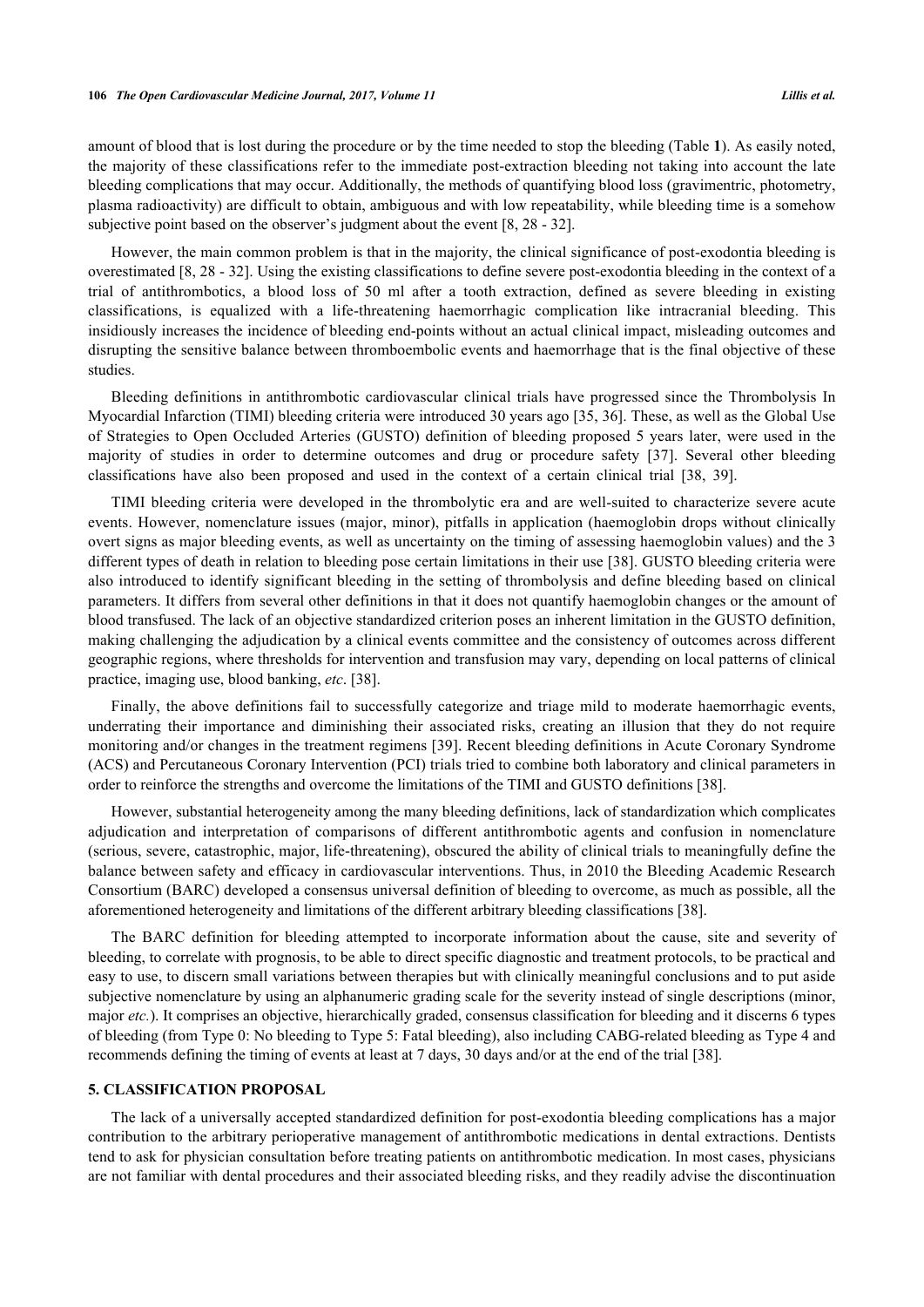of antithrombotics perioperatively based on their knowledge about bleeding related to general or orthopaedic surgery. Moreover, dentists find the physician advice for antithrombotic interruption convenient, because it improves visibility of the surgical field and reduces the probability of facing a postoperative bleeding complication and its possible legal implications. However, optimal treatment planning for dental patients on antithrombotic therapy requires careful balancing of risks of bleeding and thrombosis. It is therefore important for both dental and medical practitioners to have a comprehensive knowledge of bleeding complications related to dental extractions and a mutual perspective when dealing with the management of dental patients on antithrombotic medication.

In order to overcome heterogeneity and limitations of the definitions for dental bleeding, we tried to develop a universal definition of post-exodontia bleeding, in accordance with the BARC bleeding definition that provides a trustworthy, well-constructed and oriented unified proposal Table (**[2](#page-5-0)**).

### <span id="page-5-0"></span>**Table 2. Classification proposal for post-exodontia bleeding.**

### • **No bleeding** (corresponding to **Type 0 BARC**)

 - Immediate post-extraction bleeding from socket which can be controlled on a first attempt with pressure pack and/or with other local haemostatic measures that are widely available in primary dental care settings (suturing, oxidized cellulose, gelatin or collagen sponge etc) or

 - Mild oozing from post-extraction socket (blood-tinged saliva) after patient leaving the dental setting which does not need special intervention to be controlled. Examples may include self-treating of oozing by pressing down with gauze for several minutes or cases of a patient seeking dental/medical attention but no special intervention is needed other than reassurance.

• **Clinically significant** (corresponding to **Type 2 BARC**)

 - Persisting immediate post-extraction bleeding from socket which cannot be controlled on a first attempt with local haemostatic measures in primary dental setting, prompting evaluation or management in secondary or specialized healthcare setting but it does not fit the criteria for lifethreatening bleeding

or

 - Any clinically overt sign of recurrent aggressive post-extraction bleeding, formation of "liver clot", large facial ecchymosis or persisting aggressive oozing continuing for more than 12 h requiring intervention by a healthcare professional to be controlled but does not fit the criteria for life-threatening bleeding

• **Life-threatening** (corresponding to **Type 3 BARC**)

 Any immediate or late post-extraction bleeding complication with clinical, laboratory or/and imaging findings with specific healthcare provider responses:

 - Overt bleeding plus haemoglobin drop of 3 to < 5 g/dL\* (provided haemoglobin drop is related to bleed) or any transfusion with overt bleeding (corresponding to **Type 3a BARC**)

- Overt bleeding plus haemoglobin drop  $\geq 5$  g/dL\* (provided haemoglobin drop is related to bleed) or bleeding requiring intravenous vasoactive agents or bleeding requiring surgical intervention for control (e.g. surgical evacuation of hematomas of deep head and neck spaces that may compromise airway, ligation or embolization of vessels to control bleeding) (corresponding to **Type 3b BARC**)

• **Fatal** (corresponding to **Type 5 BARC**)

- Probable fatal bleeding; no autopsy or imaging confirmation but clinically suspicious (corresponding to **Type 5a BARC**)

- Definite fatal bleeding; overt bleeding or autopsy or imaging confirmation (corresponding to **Type 5b BARC**)

\*Corrected for transfusion (1 U packed red blood cells or 1 U whole blood expected to increase haemoglobin by 1 g/dL). BARC: Bleeding Academic Research Consortium<sup>38</sup>

### **CONCLUSION**

Post-exodontia bleeding, although usually not haemodynamically significant is always a worrying sign for the patient and is frequently encountered in every day clinical practice, given the high frequency of dental extractions. Many of these patients receive concomitant antithrombotic regimens, increasing the possibility for bleeding complications. The absence of a unified definition for post-exodontia bleeding creates a blurred setting in evaluating their clinical importance and making clear conclusions in antithrombotic cardiovascular trials. To fulfil this need, we propose a detailed classification of post-exodontia bleeding complications, based on the well-recognized BARC bleeding definition, hoping to eliminate heterogeneity in this field.

# **CONSENT FOR PUBLICATION**

Not applicable.

# **CONFLICT OF INTEREST**

The authors declare no conflict of interest, financial or otherwise.

 <sup>•</sup> **Minor** (corresponding to **Type 1 BARC**)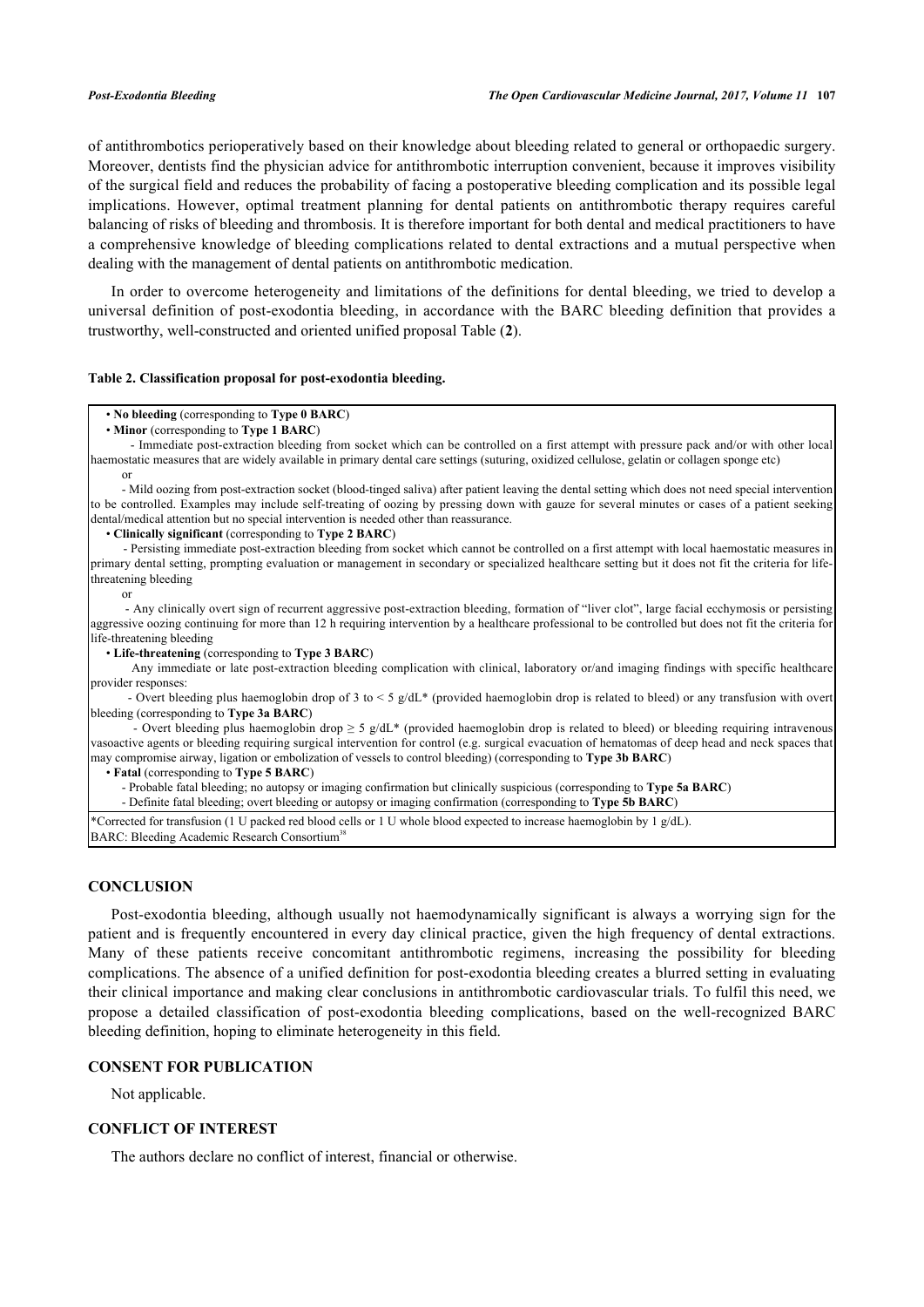### **ACKNOWLEDGEMENTS**

Patient consent has been obtained for clinical photographs. All authors have participated in the work and agree with the content of the manuscript.

### **REFERENCES**

- <span id="page-6-0"></span>[1] Koskinas KC, Lillis T, Tsirlis A, Katsiki N, Giannoglou GD, Ziakas AG. Dental management of antiplatelet-receiving patients: Is uninterrupted antiplatelet therapy safe? Angiology 2012; 63(4): 245-7. [\[http://dx.doi.org/10.1177/0003319711425921\]](http://dx.doi.org/10.1177/0003319711425921) [PMID: [22500009](http://www.ncbi.nlm.nih.gov/pubmed/22500009)]
- <span id="page-6-1"></span>[2] Lillis T, Ziakas A, Koskinas K, Tsirlis A, Giannoglou G. Safety of dental extractions during uninterrupted single or dual antiplatelet treatment. Am J Cardiol 2011; 108(7): 964-7. [\[http://dx.doi.org/10.1016/j.amjcard.2011.05.029\]](http://dx.doi.org/10.1016/j.amjcard.2011.05.029) [PMID: [21784392](http://www.ncbi.nlm.nih.gov/pubmed/21784392)]
- [3] Park MW, Her SH, Kwon JB, *et al.* Safety of dental extractions in coronary drug-eluting stenting patients without stopping multiple antiplatelet agents. Clin Cardiol 2012; 35(4): 225-30. [\[http://dx.doi.org/10.1002/clc.21960](http://dx.doi.org/10.1002/clc.21960)] [PMID: [22278596\]](http://www.ncbi.nlm.nih.gov/pubmed/22278596)
- <span id="page-6-10"></span>[4] Olmos-Carrasco O, Pastor-Ramos V, Espinilla-Blanco R, *et al.* Hemorrhagic complications of dental extractions in 181 patients undergoing double antiplatelet therapy. J Oral Maxillofac Surg 2015; 73(2): 203-10. [\[http://dx.doi.org/10.1016/j.joms.2014.08.011\]](http://dx.doi.org/10.1016/j.joms.2014.08.011) [PMID: [25432448](http://www.ncbi.nlm.nih.gov/pubmed/25432448)]
- [5] van Diermen DE, van der Waal I, Hoogvliets MW, Ong FN, Hoogstraten J. Survey response of oral and maxillofacial surgeons on invasive procedures in patients using antithrombotic medication. Int J Oral Maxillofac Surg 2013; 42(4): 502-7. [\[http://dx.doi.org/10.1016/j.ijom.2012.09.018\]](http://dx.doi.org/10.1016/j.ijom.2012.09.018) [PMID: [23123097](http://www.ncbi.nlm.nih.gov/pubmed/23123097)]
- <span id="page-6-2"></span>[6] van Diermen DE, Bruers JJ, Hoogstraten J, Bovenlander M, van den Bosch A, van der Waal I. Treating dental patients who use oral antithrombotic medication: A survey of dentists in the Netherlands. J Am Dent Assoc 2011; 142(12): 1376-82. [\[http://dx.doi.org/10.14219/jada.archive.2011.0139\]](http://dx.doi.org/10.14219/jada.archive.2011.0139) [PMID: [22130439](http://www.ncbi.nlm.nih.gov/pubmed/22130439)]
- <span id="page-6-3"></span>[7] Brennan MT, Valerin MA, Noll JL, *et al.* Aspirin use and post-operative bleeding from dental extractions. J Dent Res 2008; 87(8): 740-4. [\[http://dx.doi.org/10.1177/154405910808700814\]](http://dx.doi.org/10.1177/154405910808700814) [PMID: [18650545](http://www.ncbi.nlm.nih.gov/pubmed/18650545)]
- <span id="page-6-4"></span>[8] Lockhart PB, Gibson J, Pond SH, Leitch J. Dental management considerations for the patient with an acquired coagulopathy. Part 1: Coagulopathies from systemic disease. Br Dent J 2003; 195(8): 439-45. [\[http://dx.doi.org/10.1038/sj.bdj.4810593](http://dx.doi.org/10.1038/sj.bdj.4810593)] [PMID: [14576791\]](http://www.ncbi.nlm.nih.gov/pubmed/14576791)
- <span id="page-6-5"></span>[9] Sindet-Pedersen S. Haemostasis in oral surgery the possible pathogenetic implications of oral fibrinolysis on bleeding. Experimental and clinical studies of the haemostatic balance in the oral cavity, with particular reference to patients with acquired and congenital defects of the coagulation system. Dan Med Bull 1991; 38(6): 427-43. [PMID: [1802633\]](http://www.ncbi.nlm.nih.gov/pubmed/1802633)
- <span id="page-6-6"></span>[10] Rossaint R, Bouillon B, Cerny V, *et al.* Management of bleeding following major trauma: An updated European guideline. Crit Care 2010; 14(2): R52. [\[http://dx.doi.org/10.1186/cc8943\]](http://dx.doi.org/10.1186/cc8943) [PMID: [20370902](http://www.ncbi.nlm.nih.gov/pubmed/20370902)]
- <span id="page-6-7"></span>[11] Sinclair JH. Loss of blood following the removal of teeth in normal and hemophilia patients. Oral Surg Oral Med Oral Pathol 1967; 23(4): 415-20. [\[http://dx.doi.org/10.1016/0030-4220\(67\)90529-4](http://dx.doi.org/10.1016/0030-4220(67)90529-4)] [PMID: [5297611](http://www.ncbi.nlm.nih.gov/pubmed/5297611)]
- [12] Sveen K. Effect of the addition of a vasoconstrictor to local anesthetic solution on operative and postoperative bleeding, analgesia and wound healing. Int J Oral Surg 1979; 8(4): 301-6. [\[http://dx.doi.org/10.1016/S0300-9785\(79\)80052-6\]](http://dx.doi.org/10.1016/S0300-9785(79)80052-6) [PMID: [120334](http://www.ncbi.nlm.nih.gov/pubmed/120334)]
- <span id="page-6-8"></span>[13] Selim HA, el Deeb ME, Messer HH. Blood loss during endodontic surgery. Endod Dent Traumatol 1987; 3(1): 33-6. [\[http://dx.doi.org/10.1111/j.1600-9657.1987.tb00169.x\]](http://dx.doi.org/10.1111/j.1600-9657.1987.tb00169.x) [PMID: [3494598](http://www.ncbi.nlm.nih.gov/pubmed/3494598)]
- [14] Halse A. Effect on operative blood loss by adding vasoconstrictor to a local anesthetic solution. Acta Odontol Scand 1970; 28(2): 179-85. [\[http://dx.doi.org/10.3109/00016357009032026\]](http://dx.doi.org/10.3109/00016357009032026) [PMID: [5310290](http://www.ncbi.nlm.nih.gov/pubmed/5310290)]
- [15] Berdon JK. Blood loss during gingival surgery. J Periodontol 1965; 36: 102-7. [\[http://dx.doi.org/10.1902/jop.1965.36.2.102](http://dx.doi.org/10.1902/jop.1965.36.2.102)] [PMID: [14261853\]](http://www.ncbi.nlm.nih.gov/pubmed/14261853)
- [16] Hecht A, App AR. Blood volume lost during gingivectomy using two different anesthetic techniques. J Periodontol 1974; 45(1): 9-12. [\[http://dx.doi.org/10.1902/jop.1974.45.1.9](http://dx.doi.org/10.1902/jop.1974.45.1.9)] [PMID: [4543725\]](http://www.ncbi.nlm.nih.gov/pubmed/4543725)
- <span id="page-6-9"></span>[17] McIvor J, Wengraf A. Blood-loss in periodontal surgery. Dent Pract Dent Rec 1966; 16(12): 448-51. [PMID: [5222062\]](http://www.ncbi.nlm.nih.gov/pubmed/5222062)
- [18] Medeiros FB, de Andrade AC, Angelis GA, *et al.* Bleeding evaluation during single tooth extraction in patients with coronary artery disease and acetylsalicylic acid therapy suspension: A prospective, double-blinded, and randomized study. J Oral Maxillofac Surg 2011; 69(12): 2949-55.

[\[http://dx.doi.org/10.1016/j.joms.2011.02.139\]](http://dx.doi.org/10.1016/j.joms.2011.02.139) [PMID: [21802823](http://www.ncbi.nlm.nih.gov/pubmed/21802823)]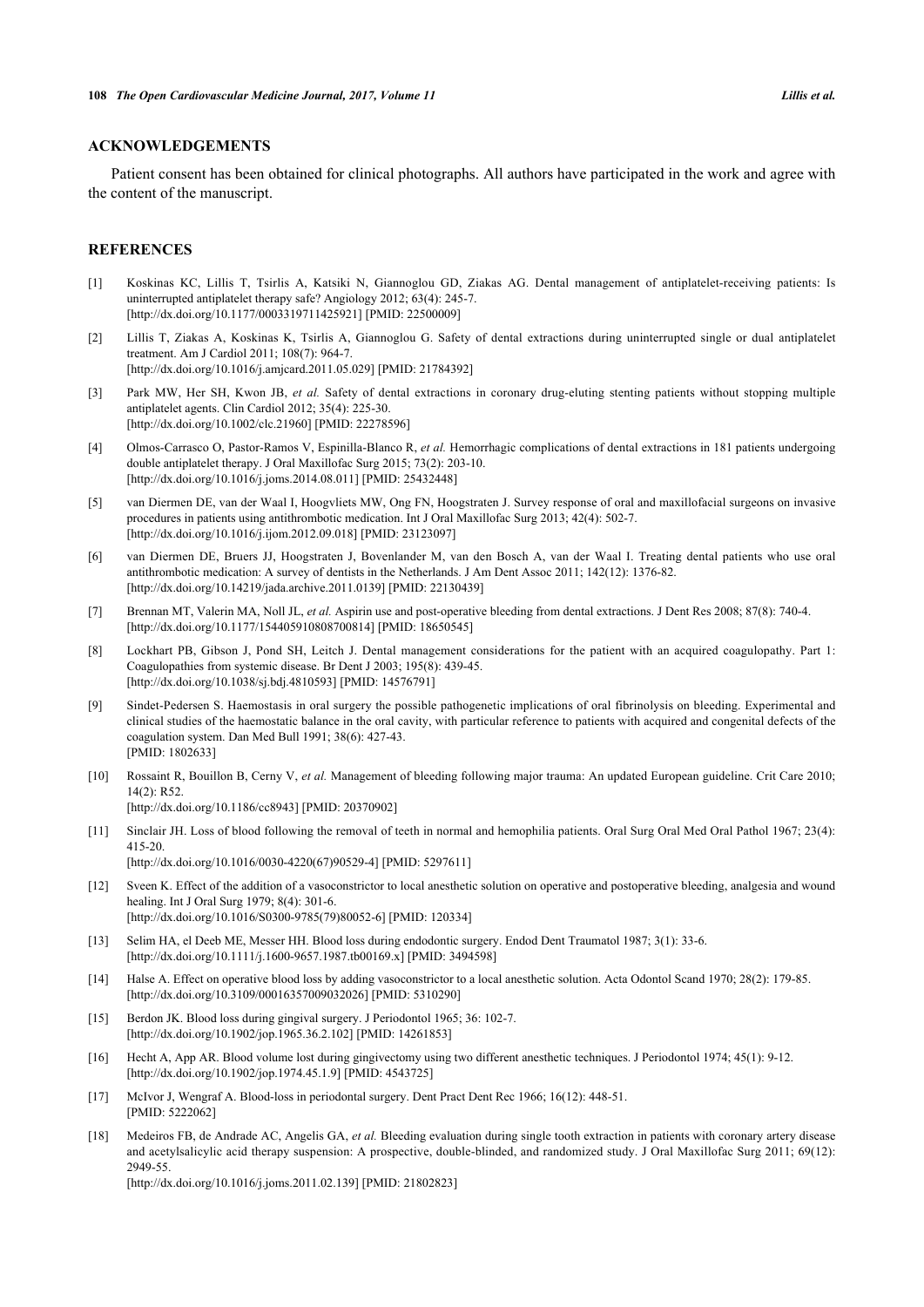- [19] Karslı ED, Erdogan Ö, Esen E, Acartürk E. Comparison of the effects of warfarin and heparin on bleeding caused by dental extraction: A clinical study. J Oral Maxillofac Surg 2011; 69(10): 2500-7. [\[http://dx.doi.org/10.1016/j.joms.2011.02.134\]](http://dx.doi.org/10.1016/j.joms.2011.02.134) [PMID: [21764203](http://www.ncbi.nlm.nih.gov/pubmed/21764203)]
- <span id="page-7-1"></span>[20] Fawcett JP, Kennedy JM, Kumar A, *et al.* Comparative efficacy and pharmacokinetics of racemic bupivacaine and S-bupivacaine in third molar surgery. J Pharm Pharm Sci 2002; 5(2): 199-204. [PMID: [12207874\]](http://www.ncbi.nlm.nih.gov/pubmed/12207874)
- [21] Gores RJ, Royer RQ, Mann FD. Blood loss during operation for multiple extraction with alveoloplasty and other oral surgical procedures. J Oral Surg (Chic) 1955; 13(4): 299-306. [PMID: [13264006\]](http://www.ncbi.nlm.nih.gov/pubmed/13264006)
- [22] Johnson RL. Blood loss in oral surgery. J Dent Res 1956; 35(2): 175-84. [\[http://dx.doi.org/10.1177/00220345560350020301\]](http://dx.doi.org/10.1177/00220345560350020301) [PMID: [13319538](http://www.ncbi.nlm.nih.gov/pubmed/13319538)]
- [23] Spengos MN. Determination of blood loss during full-mouth extraction and alveoloplasty by plasma volume studies with I-131-tagged human albumin. Oral Surg Oral Med Oral Pathol 1963; 16: 276-83. [\[http://dx.doi.org/10.1016/0030-4220\(63\)90289-5](http://dx.doi.org/10.1016/0030-4220(63)90289-5)] [PMID: [13990048](http://www.ncbi.nlm.nih.gov/pubmed/13990048)]
- [24] Rhymes R Jr, Williams C. Blood loss following extraction of teeth. J Am Dent Assoc 1964; 69: 347-51. [\[http://dx.doi.org/10.14219/jada.archive.1964.0292\]](http://dx.doi.org/10.14219/jada.archive.1964.0292) [PMID: [14178770](http://www.ncbi.nlm.nih.gov/pubmed/14178770)]
- [25] Curtis MB, Gores RJ, Owen CA Jr. The effect of certain hemostatic agents and the local use of diluted epinephrine on bleeding during oral surgical procedures. Oral Surg Oral Med Oral Pathol 1966; 21(2): 143-7. [\[http://dx.doi.org/10.1016/0030-4220\(66\)90232-5](http://dx.doi.org/10.1016/0030-4220(66)90232-5)] [PMID: [4285257](http://www.ncbi.nlm.nih.gov/pubmed/4285257)]
- [26] Baab DA, Ammons WF Jr, Selipsky H. Blood loss during periodontal flap surgery. J Periodontol 1977; 48(11): 693-8. [\[http://dx.doi.org/10.1902/jop.1977.48.11.693](http://dx.doi.org/10.1902/jop.1977.48.11.693)] [PMID: [303287\]](http://www.ncbi.nlm.nih.gov/pubmed/303287)
- <span id="page-7-0"></span>[27] Senghore N, Harris M. The effect of tranexamic acid (cyclokapron) on blood loss after third molar extraction under a day case general anaesthetic. Br Dent J 1999; 186(12): 634-6. [PMID: [10425809\]](http://www.ncbi.nlm.nih.gov/pubmed/10425809)
- <span id="page-7-2"></span>[28] Madan GA, Madan SG, Madan G, Madan AD. Minor oral surgery without stopping daily low-dose aspirin therapy: A study of 51 patients. J Oral Maxillofac Surg 2005; 63(9): 1262-5. [\[http://dx.doi.org/10.1016/j.joms.2005.05.164\]](http://dx.doi.org/10.1016/j.joms.2005.05.164) [PMID: [16122588](http://www.ncbi.nlm.nih.gov/pubmed/16122588)]
- [29] Ardekian L, Gaspar R, Peled M, Brener B, Laufer D. Does low-dose aspirin therapy complicate oral surgical procedures? J Am Dent Assoc 2000; 131(3): 331-5. [\[http://dx.doi.org/10.14219/jada.archive.2000.0176\]](http://dx.doi.org/10.14219/jada.archive.2000.0176) [PMID: [10715924](http://www.ncbi.nlm.nih.gov/pubmed/10715924)]
- [30] Vicente Barrero M, Knezevic M, Tapia Martín M, *et al.* Oral surgery in patients undergoing oral anticoagulant therapy. Med Oral 2002; 7(1): 63-66, 67-70.
	- [PMID: [11788810\]](http://www.ncbi.nlm.nih.gov/pubmed/11788810)
- [31] Cardona-Tortajada F, Sainz-Gómez E, Figuerido-Garmendia J, *et al.* Dental extractions in patients on antiplatelet therapy. A study conducted by the oral health department of the navarre health service (Spain). Med Oral Patol Oral Cir Bucal 2009; 14(11): e588-92. [\[http://dx.doi.org/10.4317/medoral.14.e588\]](http://dx.doi.org/10.4317/medoral.14.e588) [PMID: [19680200](http://www.ncbi.nlm.nih.gov/pubmed/19680200)]
- <span id="page-7-3"></span>[32] Al-Belasy FA, Amer MZ. Hemostatic effect of n-butyl-2-cyanoacrylate (histoacryl) glue in warfarin-treated patients undergoing oral surgery. J Oral Maxillofac Surg 2003; 61(12): 1405-9. [\[http://dx.doi.org/10.1016/j.joms.2002.12.001\]](http://dx.doi.org/10.1016/j.joms.2002.12.001) [PMID: [14663804](http://www.ncbi.nlm.nih.gov/pubmed/14663804)]
- <span id="page-7-4"></span>[33] Garrioch MA. The body's response to blood loss. Vox Sang 2004; 87(Suppl. 1): 74-6. [\[http://dx.doi.org/10.1111/j.1741-6892.2004.00435.x\]](http://dx.doi.org/10.1111/j.1741-6892.2004.00435.x) [PMID: [15200610](http://www.ncbi.nlm.nih.gov/pubmed/15200610)]
- <span id="page-7-5"></span>[34] Tefferi A. Anemia in adults: A contemporary approach to diagnosis. Mayo Clin Proc 2003; 78(10): 1274-80. [\[http://dx.doi.org/10.4065/78.10.1274\]](http://dx.doi.org/10.4065/78.10.1274) [PMID: [14531486](http://www.ncbi.nlm.nih.gov/pubmed/14531486)]
- <span id="page-7-6"></span>[35] Rao AK, Pratt C, Berke A, *et al.* Thrombolysis in Myocardial Infarction (TIMI) Trial--phase I: Hemorrhagic manifestations and changes in plasma fibrinogen and the fibrinolytic system in patients treated with recombinant tissue plasminogen activator and streptokinase. J Am Coll Cardiol 1988; 11(1): 1-11. [\[http://dx.doi.org/10.1016/0735-1097\(88\)90158-1](http://dx.doi.org/10.1016/0735-1097(88)90158-1)] [PMID: [3121710](http://www.ncbi.nlm.nih.gov/pubmed/3121710)]
- <span id="page-7-7"></span>[36] Mega JL, Braunwald E, Mohanavelu S, *et al.* Rivaroxaban versus placebo in patients with acute coronary syndromes (ATLAS ACS-TIMI 46): A randomised, double-blind, phase II trial. Lancet 2009; 374(9683): 29-38. [\[http://dx.doi.org/10.1016/S0140-6736\(09\)60738-8\]](http://dx.doi.org/10.1016/S0140-6736(09)60738-8) [PMID: [19539361](http://www.ncbi.nlm.nih.gov/pubmed/19539361)]
- <span id="page-7-8"></span>[37] An international randomized trial comparing four thrombolytic strategies for acute myocardial infarction. N Engl J Med 1993; 329(10): 673-82. [\[http://dx.doi.org/10.1056/NEJM199309023291001\]](http://dx.doi.org/10.1056/NEJM199309023291001) [PMID: [8204123](http://www.ncbi.nlm.nih.gov/pubmed/8204123)]
- <span id="page-7-9"></span>[38] Mehran R, Rao SV, Bhatt DL, et al. Standardized bleeding definitions for cardiovascular clinical trials: A consensus report from the Bleeding Academic Research Consortium. Circulation 2011; 123(23): 2736-47. [\[http://dx.doi.org/10.1161/CIRCULATIONAHA.110.009449](http://dx.doi.org/10.1161/CIRCULATIONAHA.110.009449)] [PMID: [21670242\]](http://www.ncbi.nlm.nih.gov/pubmed/21670242)